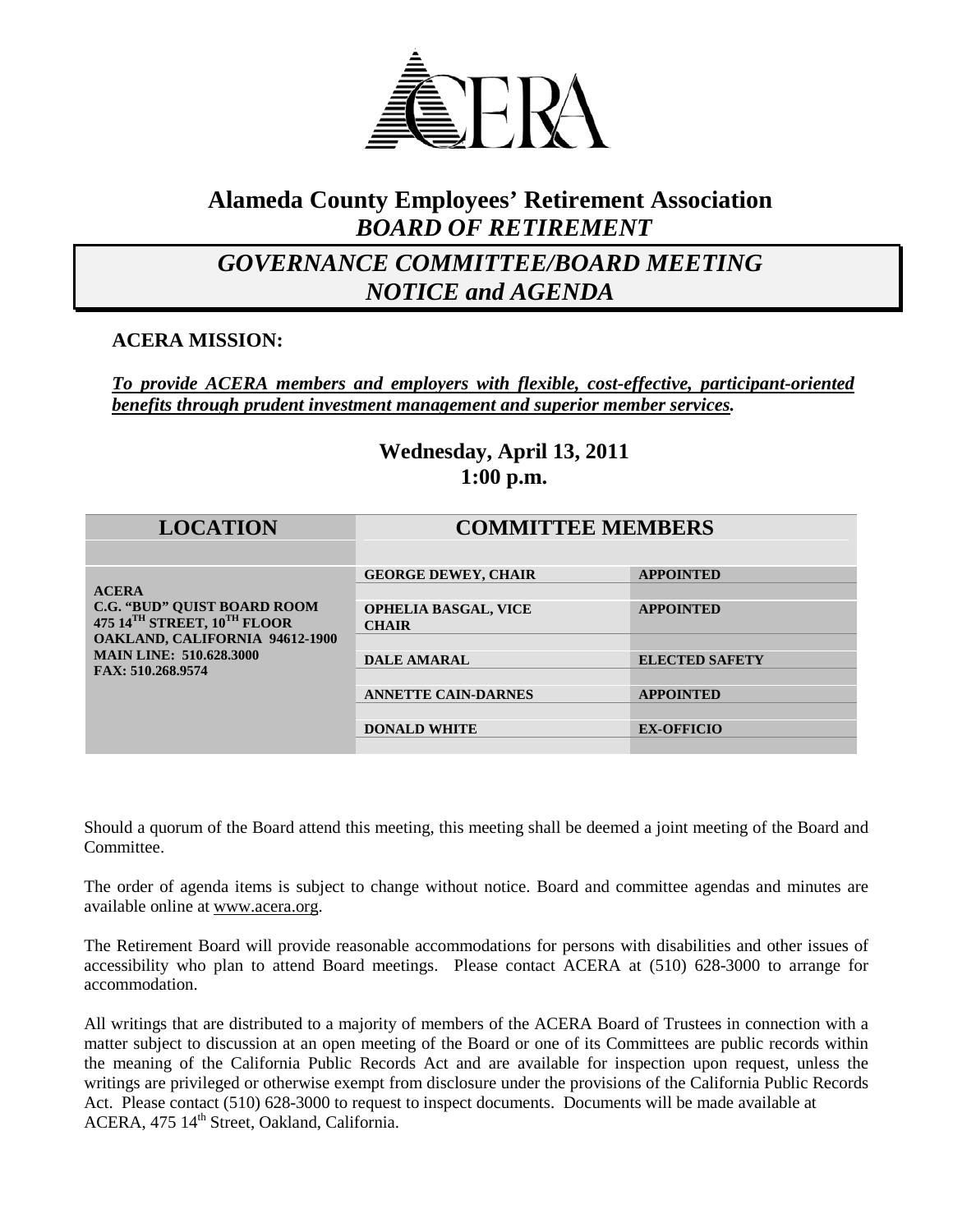# *GOVERNANCE COMMITTEE/BOARD MEETING*

**NOTICE and AGENDA, Page 2 of 3 – Wednesday, April 13, 2011**

**Call to Order:** 1:00 p.m.

#### **Action Items: Matters for Discussion and Possible Motion by the Committee**

- **1.** Review, Discussion and Possible Motion to Adopt Amendments, if any, and renew the **Chief Executive Officer Job Description and Delegation of Authority**
	- Recommendation The Governance Committee advises the Board of Retirement that it finds the content of the Chief Executive Officer Job Description and Delegation of Authority is appropriate and continues to meet the needs of ACERA and should be renewed without revisions as recommended by Staff.

- Robert Gaumer

- **2.** Review, Discussion and Possible Motion to Adopt a **Media Policy**
	- Recommendation The Governance Committee advises the Board of Retirement that it finds the content of the Media Policy is appropriate and meets the needs of ACERA and should be adopted.

- Robert Gaumer

- **3.** Review, Discussion, and Possible Motion to Adopt the Amendments, if any, and renew the **Board Membership Policy**
	- Recommendation The Governance Committee advises the Board of Retirement that it finds the content of the Board Membership Policy is appropriate and continues to meet the needs of ACERA and should be renewed with revisions as recommended by Staff.

- Robert Gaumer

- **4.** Review, Discussion and Possible Motion to Adopt Amendments, if any, and renew the **Service Provider Policy**
	- Recommendation The Governance Committee advises the Board of Retirement that it finds the content of the Service Provider Policy is appropriate and continues to meet the needs of ACERA and should be renewed without revisions as recommended by Staff.

- Robert Gaumer